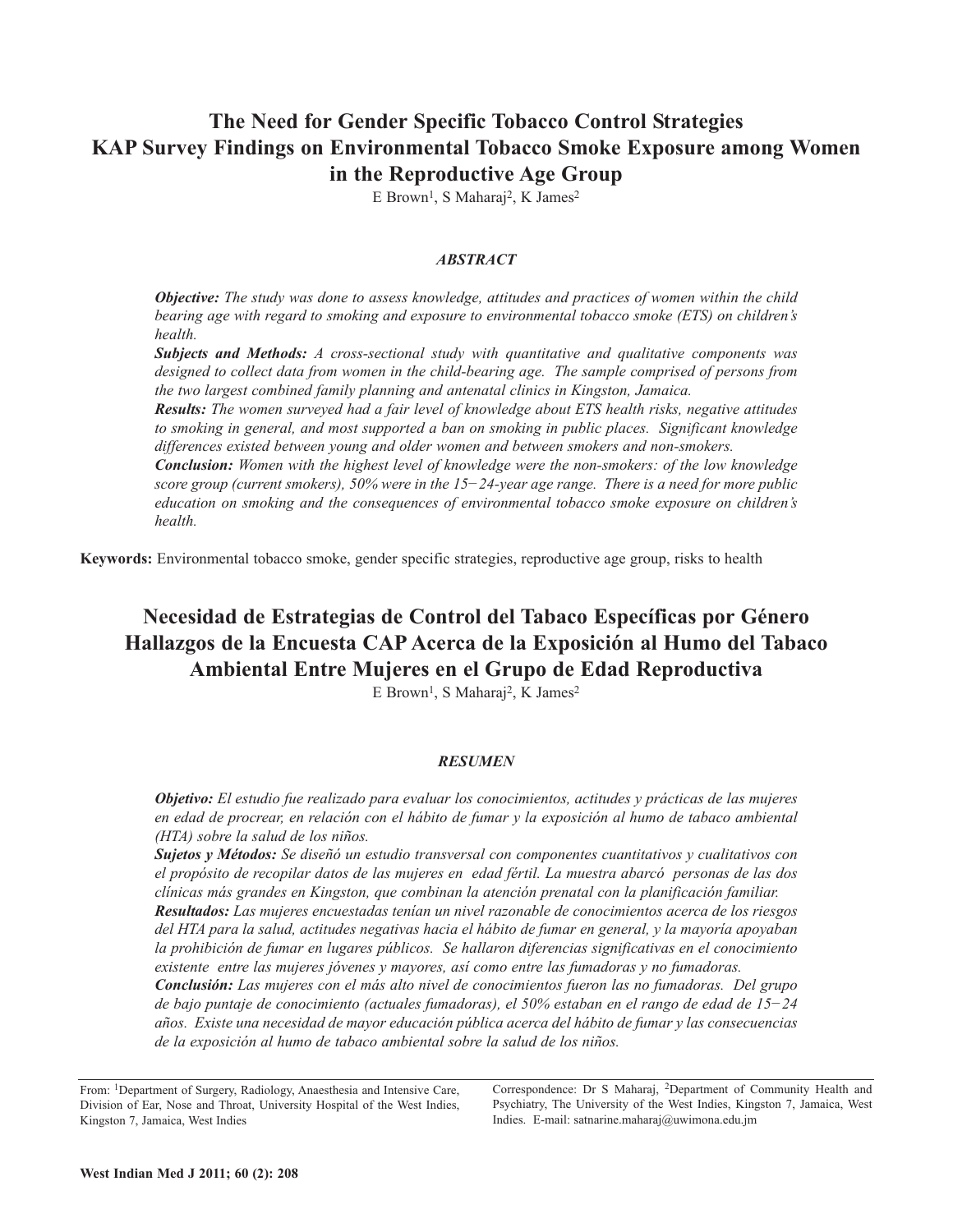**Palabras claves:** humo de tabaco ambiental, estrategias específicas por género, grupo de edad reproductiva, riesgos de salud

#### **West Indian Med J 2011; 60 (2): 209**

## **INTRODUCTION**

Environmental Tobacco Smoke, Second Hand Smoke or Passive Smoking may be defined as emission from a tobacco product by another individual. It is a complex mixture of chemical substances including irritants and systemic toxicants such as hydrogen cyanide, sulphur dioxide and mutagens with at least fifty human carcinogens and six as developmental or reproductive toxicants (1, 2).

Environmental Tobacco Smoke has been classified as Group A carcinogen under the United States Environmental Protection Agency (EPA) carcinogen assessment guidelines (3).

Children's vulnerability to second-hand smoke is a particular concern for both medical and ethical reasons. With smaller lungs, greater respiratory rates and less well developed immune systems, they are more likely to develop respiratory and middle-ear related illnesses (2).

Death rates for smokers are two to three times higher than for non-smokers at all ages. If the current pattern of smoking persists, over five million people younger than 18 years will die prematurely from tobacco related diseases and 500 million people alive today will eventually die of tobacco use (4).

This globalization of the tobacco epidemic, facilitated by global marketing, transnational media advertising, entertainment, promotion and sponsorship among other factors, led to the development of the World Health Organization Framework Convention on Tobacco Control (5).

The Convention highlighted inter alia that exposure to tobacco smoke causes adverse health and developmental conditions for children: further the increase in smoking and other forms of tobacco consumption by women and young girls worldwide required gender specific tobacco control strategies (5).

The smoking practices of family and friends in the home is also an important environment within which exposure to second-hand smoke occurs and such house rules are important where conscious efforts are being made to keep the home environment free.

Eal-Whan Park *et al* (6) in their review of the role of partner support to enhance effort to achieve smoking cessation found that such interventions showed promise when implemented with live-in, married and other cohabiting arrangements – especially when focussed on enhancing supportive behaviours while minimizing behaviours critical of smoking  $(6)$ .

In Jamaica, the cost of treating tobacco-related illness in private and public health facilities since 1980 has been estimated at approximately US\$ 4.38 billion (7).

The Global Youth Tobacco Survey (2001) conducted in Jamaica showed that approximately 36% of the 1742 students in the survey reported smoking their first whole cigarette before the age of 10 years. This is in keeping with the global trend of smoking at a increasingly early age (8). From the Global Youth Tobacco Survey (8), an average of 48.9% of students reported that they were exposed to second-hand smoke from others in their homes; this figure compared with 30.7% for Jamaican students.

The impact of environmental tobacco smoke exposure on the paediatric population can be classified as long term since children are more sensitive to the toxic effects than are adult smokers.

## **Hypothesis**

The deleterious health effects from environmental tobacco exposure for young women and their newborns will worsen unless appropriate legislation and public education programmes are implemented in a sustainable manner.

## **Objectives**

The Objectives of the study were:

- \* To assess knowledge of the consequences of environmental tobacco smoke exposure on children's health in women attending antenatal clinics.
- \* To evaluate respondents' attitudes to interventions aimed at encouraging/producing smoke-free environments.
- \* To find out what are the present smoking practices of parents/friends/family members within the home environment of the respondents.

## **MATERIAL AND METHODS**

A cross-sectional study with quantitative (interviewer administered questionnaire) and qualitative components (focus group interviews) was designed to collect data from women in the child-bearing age range.

These instruments assessed knowledge of the consequences of environmental tobacco smoke exposure on health; attitudes to interventions aimed at encouraging smoke-free environments as well as present smoking practices of family members and visitors within the home environment.

For the quantitative component of the study, a systematic sampling technique was utilized in which every third woman attending two selected combined family planning and antenatal clinics was selected to participate in the study.

Pregnant and recently delivered women represent an at risk group for the effects of environmental tobacco smoke exposure to themselves and their unborn children.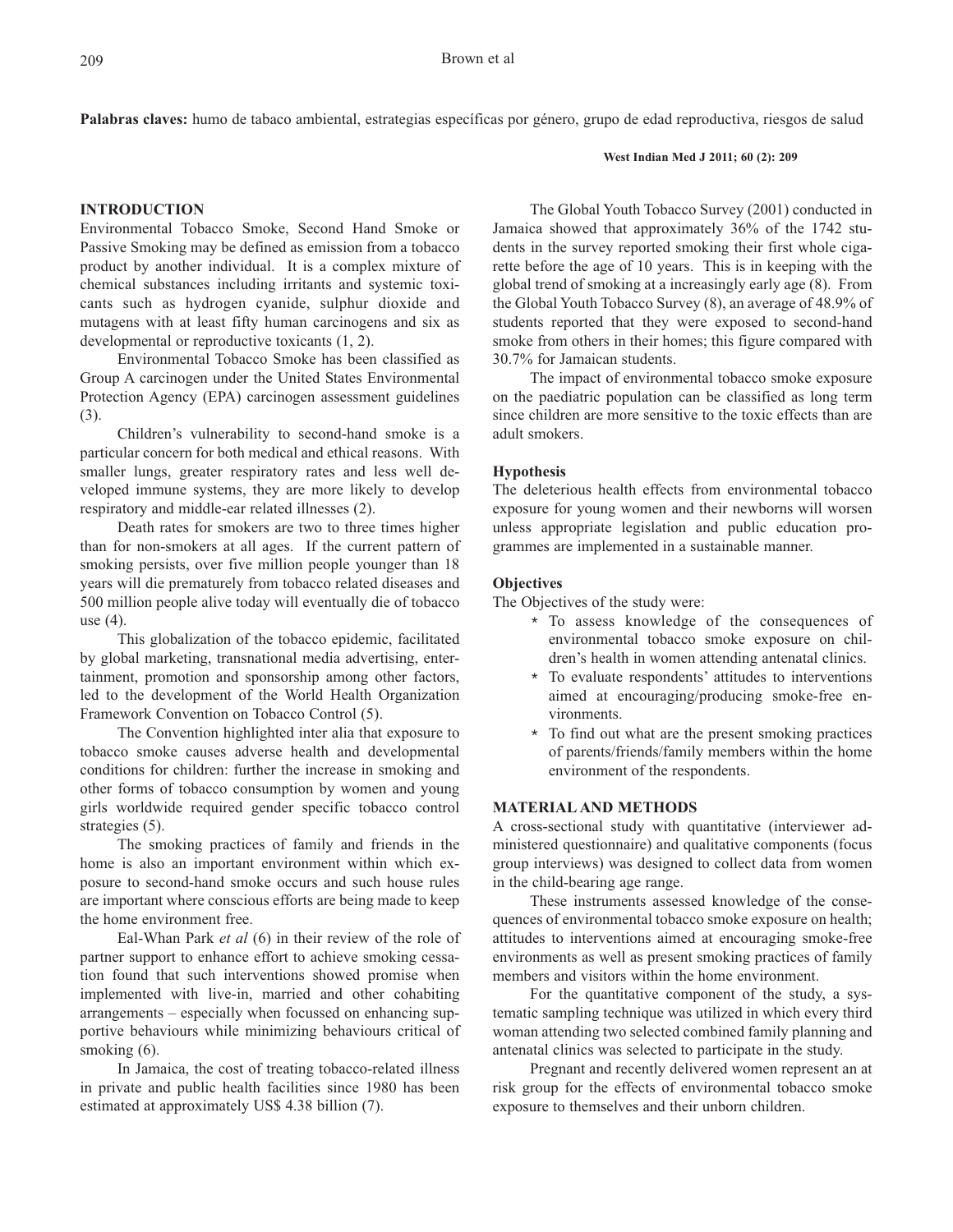The Optimum sample size required based on estimated prevalence of 50% of persons seeing environmental tobacco smoke as a problem is 384 (95% confidence interval, 5% level of significance). *[www.raosoft.com/samplesize.html]* Four hundred and thirty (430) participants were surveyed. The variables to be examined were knowledge, attitudes and practices related to smoking and non-smoking women in the reproductive age range 15−35 years.

The sample comprised of persons from the two largest combined family planning and antenatal clinics in Kingston, Jamaica.

The qualitative component of the study comprised two sets of focus group interviews. The two groups were selected in concert with site staff. Selectees included both smokers and non-smokers across socio-economic groups and ages attending these health facilities.

The semi-structured interviews included the following themes: the definition of the term environmental tobacco smoke exposure, consequences of exposure to environmental tobacco smoke on young women and children, attitudes to the ban of tobacco smoking in public places and house rules concerning smoking by both residents and visitors.

Analysis of the qualitative data was done using the Framework Approach. This is case-based, in contrast to a variable-based, approach− the latter used in analysis of quantitative data. The Frame Work Approach allows for the individual to be observed and studied as a complete entity to obtain a holistic understanding of social realities.

Quantitative data were analysed using the Statistical Package for Social Sciences (SPSS) Version 12 Package.

## **RESULTS**

#### **QUANTITATIVE**

Table 1 displays the study population demographics and highlights the fact that most of the participants were young single women who had attained a secondary level education and had children previously. Fifty-four per cent were employed while just under 75% lived in their "own space", *ie*, rented or owned homes.

Table 2 shows that women with the highest level of knowledge of the consequences of environmental tobacco smoke exposure on children's health are the ones who never smoked, while those with the lowest scores are those currently smoking. Fifty per cent of the "low knowledge" score groups were in the 15−24-year age range.

Table 3 shows a fairly uniform response across clinic locations to the question whether government was doing enough to counter ETS, except in the "don't know" category where a greater than two-fold proportion of women receiving services from the Victoria Jubilee Hospital were uncertain on whether the government was doing enough.

Table 4 shows that only 9.2% of respondents aged 25 years or more compared to 28% of those in the 24-year or less age group felt that the government was doing enough by Table 1: Study population demographic

| <b>Variables</b>               | Socio-demographic characteristics |            |  |
|--------------------------------|-----------------------------------|------------|--|
|                                | Frequency                         | Percentage |  |
| <b>Age Groups</b>              |                                   |            |  |
| $15 - 24$                      | 171                               | 39.9       |  |
| $25 - 34$                      | 170                               | 39.9       |  |
| $\geq$ 35                      | 88                                | 20.2       |  |
| <b>Educational Status</b>      |                                   |            |  |
| Primary                        | 36                                | 8.4        |  |
| Secondary                      | 314                               | 73.2       |  |
| Tertiary                       | 79                                | 18.4       |  |
| <b>Union Status</b>            |                                   |            |  |
| Married                        | 84                                | 19.5       |  |
| Previously Married             | 48                                | 11.2       |  |
| Single (including visiting +   | 298                               | 69.3       |  |
| Commom Law)                    |                                   |            |  |
| <b>Perceived Health Status</b> |                                   |            |  |
| Excellent                      | 97                                | 22.6       |  |
| Very Good                      | 122                               | 28.4       |  |
| Good                           | 135                               | 31.4       |  |
| Fair                           | 64                                | 14.9       |  |
| Poor                           | 10                                | 2.3        |  |
| Parity                         |                                   |            |  |
| Nulliparus                     | 150                               | 34.9       |  |
| Parus                          | 280                               | 65.1       |  |
| <b>Employment Status</b>       |                                   |            |  |
| Employed                       | 232                               | 54         |  |
| Unemployed                     | 181                               | 42.1       |  |
|                                | 15                                | 3.5        |  |
| <b>Homemakers</b>              |                                   |            |  |
| Pay Rent                       | 168                               | 39.1       |  |
| Own Home                       | 143                               | 33.3       |  |
| Stay with Friends              | 9                                 | 4.4        |  |
| Live with Mother               | 57                                | 13.3       |  |
| Other (squatters)*             | 41                                | 9.6        |  |

**\***Squatters own their homes but not the land on which it is built.

way of legislation and enforcing bans to curtail smoking in public places.

Table 5 looks at whether employment status, smoking status or clinic location in any way influenced home rules on smoking. Here the chi-square and *p*-values demonstrate that the employed were more likely to forbid smoking in the home while current smokers are unlikely to have any rules concerning smoking in the home.

## **QUALITATIVE**

Knowledge concerning negative health effects of environmental tobacco smoke (or with the more familiar term, second-hand smoke) was fair with reference to its harmful effects.

There were divided opinions about smoke-free environments, in particular, private spaces *versus* public spaces in the context of individual's rights, *ie* the "smoker" who often seemed to forget the rights of others.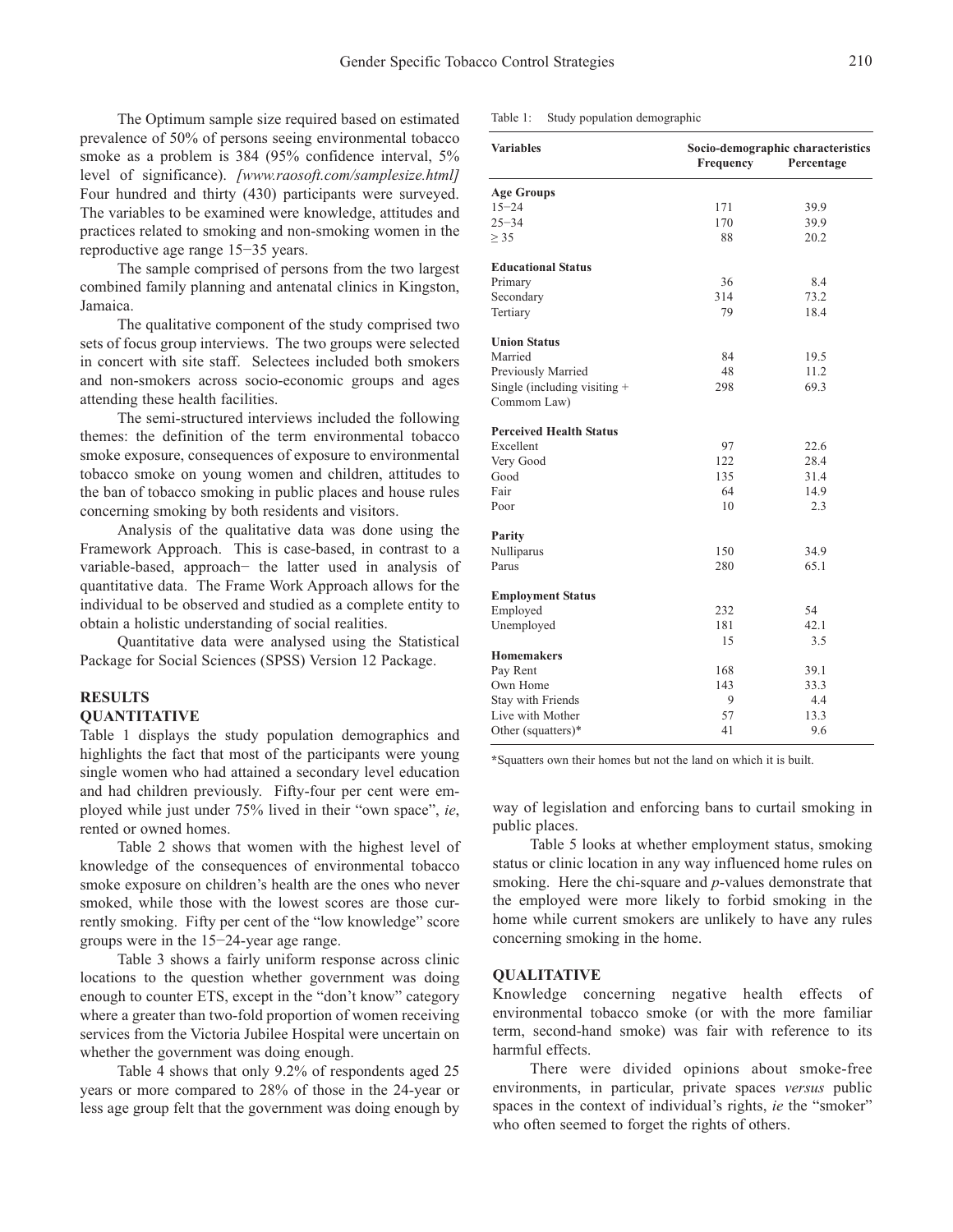211

Table 2: Knowledge score cross-tabulated with Demographic Variables

| Demographic<br>Variable               | <b>Knowledge Score</b>      |                                |                              |                     |
|---------------------------------------|-----------------------------|--------------------------------|------------------------------|---------------------|
|                                       | Low $(\leq 4$ pt)           | Medium $(5-6)$ High $(7-8$ pt) |                              |                     |
| <b>Smoking Status</b><br>Never        | 72.3% (68)                  | 73.1% (193)                    | 78.9% (56)                   | $\chi^2$ -11.4      |
| Past Smoker<br><b>Present Smokers</b> | 14.9% (14)<br>$12.8\%$ (16) | $22.7\%$ (60)<br>$4.2\%$ (11)  | $15.5\%$ (11)<br>$5.6\%$ (4) | Df:4<br>$p = 0.02$  |
| Total                                 | $100\%$ (98)                | 100% (264)                     | 100% (71)                    |                     |
| <b>Clinic</b>                         |                             |                                |                              |                     |
| <b>VJH</b><br><b>UHWI</b>             | 25.8% (78)<br>$12.5\%$ (16) | 57% (172)<br>72.7% (93)        | $17.2\%$ (52)<br>14.8% (19)  | $\chi^2$ -11.21     |
|                                       |                             |                                |                              | df:2<br>$p = 0.004$ |
| <b>Age Group</b>                      |                             |                                |                              |                     |
| $15 - 24$                             | $50\%$ (47)                 | 39.8% (105)                    | 26.8% (19)                   | $\chi^2$ -10.09     |
| $25 - 34$                             | $36.2\%$ (34)               | 39% (103)                      | $46.5\%$ (33)                |                     |
| $\geq$ 35                             | 13.8% (13)                  | $21.2\%$ (56)                  | 26.8% (19)                   | df:4<br>$p = 0.51$  |
| <b>Total</b>                          | 100% (94)                   | 100% (264)                     | $100\%$ (71)                 |                     |
| Educational<br>Achievement            |                             |                                |                              |                     |
| Primary                               | 33.3% (12)                  | $50\%$ (18)                    | $16.7\%$ (6)                 | $\gamma^2$ -3.230   |
| Secondary                             | $20.0\%$ (66)               | 62.7% (197)                    | $16.2\%$ (51)                |                     |
| Tertiary                              | 20.3%                       | $62.0\%$ (49)                  | 17.7% (14)                   | df:4                |
|                                       |                             |                                |                              | $p = 0.51$          |
| <b>Employment</b><br><b>Status</b>    |                             |                                |                              |                     |
| Employed                              | 20.3% (47)                  | $62.1\%$ (144)                 | $12.7\%$ (41)                | $\chi^2$ -1.4       |
| Unemployed<br>Homemaker               | $23.8\%$ (43)<br>$20\%$ (3) | 61.9% (112)<br>$60\%$ (9)      | 14.4% (26)<br>$20\%$ (3)     | df:4<br>$p = 0.842$ |

Table 3: Perception by socio-economic status of the Governments' role in countering ETS

| <b>Respondents</b> | Is the Government Doing Enough to Counter ETS |                |              |                   |  |
|--------------------|-----------------------------------------------|----------------|--------------|-------------------|--|
|                    | <b>Yes</b>                                    | N <sub>0</sub> | Don't Know   |                   |  |
| <b>Clinics</b>     |                                               |                |              | $\chi^2$ + 7.65   |  |
| <b>VJH</b>         | $18.9\%$ (57)                                 | $71.1\%$ (214) | $10\%$ (30)  |                   |  |
| <b>UHWI</b>        | $11.7\%$ (15)                                 | 83.6% (107)    | $4.7\%$ (6)  | df:2<br>$p + 022$ |  |
|                    |                                               |                |              | $n = 429$         |  |
| <b>Total</b>       | $16.8\%$ (72)                                 | 74.8% (321)    | $8.4\%$ (36) | 100% (429)        |  |

Some participants felt, "it was unreasonable to ask a man to go outside his home to smoke".

This attitude carried over into the practices domain where once again there were equally strong advocates for both the smoking and non-smoking groups. It was felt, "if smokers had to foot the medical bills they would be willing to smoke outside, or in designated smoking rooms and areas not accessible to children". A perceived barrier to avoidance

Table 4: Perception by age-group of the Governments' role in countering **ETS** 

| <b>Age Group</b> | <b>Yes</b>    | <b>Respondents</b> Is the Government Doing Enough to Counter ETS<br>No. | <b>Total</b>  |                   |
|------------------|---------------|-------------------------------------------------------------------------|---------------|-------------------|
| $\leq 24$        | 22.8% (39)    | 77.2% (132)                                                             | $100\%$ (171) | $\gamma^2 = 8.53$ |
| $25 - 34$        | $14.7\%$ (25) | 85.3% (145)                                                             | 100\% (170)   | df:2              |
| $\geq$ 35        | $9.2\%$ (8)   | 90.8% (79)                                                              | $100\%$ (87)  |                   |
| <b>Total</b>     | $16.8\%$ (72) | 83.2% (356)                                                             | $100\%$ (428) | $p = 014$         |
|                  |               |                                                                         |               | $n = (428)$       |

Table 5: Home-rules on smoking by employment status, smoking status and clnics

| <b>Respondents</b>       |                    | Home-rules on smoking |                |                      |
|--------------------------|--------------------|-----------------------|----------------|----------------------|
|                          | <b>Not allowed</b> | <b>Allowed</b>        | <b>Total</b>   |                      |
| <b>Employment Status</b> |                    |                       | $\chi^2$ -7.02 |                      |
| Employed                 | 67\% (152)         | $33\% (75)$           | $100\% (227)$  | df:2                 |
| Unemployed               | 54.4% (98)         | $45.6\%$ (82)         | $100\%$ (180)  | $p + 0.03$           |
| Homemakers               | $53.3\%$ (8)       | $46.7\%$ (7)          | $100\%$ (15)   | $n = (422)$          |
| <b>Smoking Status</b>    |                    |                       |                | $\chi^2$ -33.11      |
| Never Smoke              | $67.5\%$ (212)     | $32.5\%$ (102)        | $100\%$ (314)  | df:2                 |
| Past Smoker              | $51.2\%$ (42)      | $48.8\%$ (40)         | $100\%$ (82)   |                      |
| <b>Present Smokers</b>   | $14.8\%$ (4)       | 85.2 % (23)           | $100\% (27)$   | $p = 0.0001$         |
| <b>Clinics</b>           |                    |                       |                | $\chi^2$ -3.09       |
| <b>VJH</b>               | 58.1% (172)        | 41.9% (124)           | 100% (296)     |                      |
| <b>UHWI</b>              | $67.2\%$ (86)      | $32.8\%$ (42)         | 100% (128)     | df: 1<br>$p = 0.084$ |
|                          |                    |                       |                | $n = (424)$          |

of smoking in the house was expressed thus, "men will fear that their friends will consider them "sops"/spineless if they allowed themselves to be persuaded by others to stop smoking".

#### **DISCUSSION**

Passive smoking has harmful effects on the respiratory health of persons so exposed, but more so on young children (9, 10). The evidence suggests that children exposed to environmental tobacco smoke have higher rates of lower respiratory illness during the first year of life, higher rates of middle ear effusion and higher rates of Sudden Infant Death Syndrome.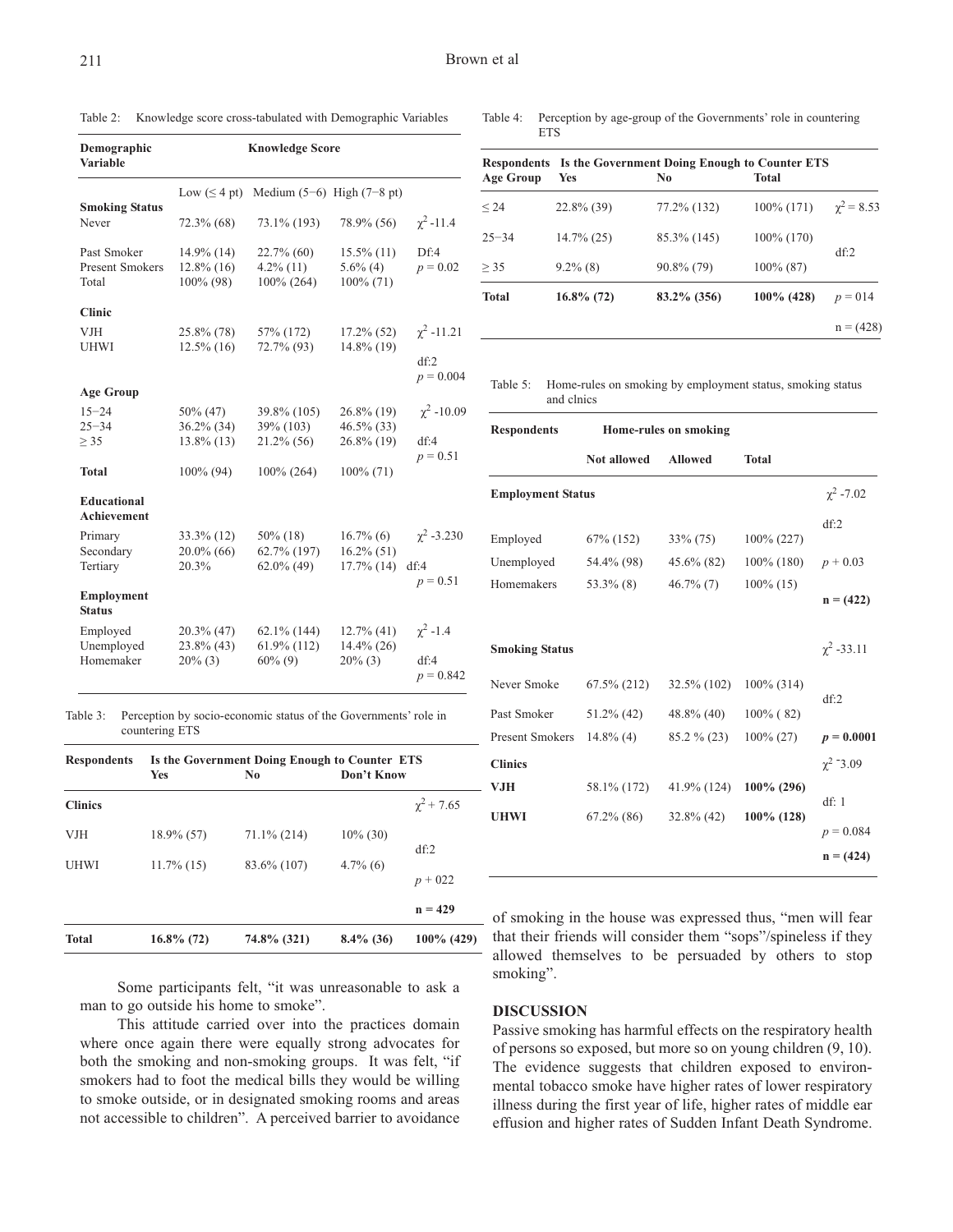In addition, children with asthma and parents who smoke have more severe symptoms and more frequent exacerbations. Infants whose mothers smoked were 38% more likely to be admitted for bronchitis and pneumonia; thus admission rate increased with the number of cigarettes smoked by the infant's mothers (11).

The issue of cigarette smoking among all classes and age groups globally has been positively impacted since smoking in general was recognized and targeted as a significant health risk. Although the tobacco companies have come under increasing attack in terms of bans on advertising and sponsorship of events popular among young people, their marketing strategies continue to target young persons especially in developing countries (12, 13).

This is of note since it is well known that the cigarette companies tend to target young females in marketing and promotion strategies, capitalizing on Western images of independence, equality with men, glamour and sophistication to break down the traditional taboos against female smoking (14).

The Global Youth Tobacco Survey in 2001 (among Jamaican teenagers) showed that 14% of female teenagers were smokers. When the survey was repeated in 2006, this figure had risen to 18% which was of major concern for senior personnel at the National Counsel on Drug Abuse (Jamaica). There is a marketing programme which the local Tobacco company said is not directed to underage girls but directed towards adults who have taken a decision to smoke.

This study revealed that women with the highest level of knowledge are those who never smoked while those with the lowest scores are more likely to be current smokers. Of the low knowledge score group, 50% fell in the 15−24-year age range.

In the 15−24-year age group, in response to the question whether cigarette companies were lying through their advertisement, only 31% in comparison to 85.2% of all the participants 36 years or more felt that the companies were not lying.

This suggests some vulnerability among these younger women who seem more accepting of these advertisements without scrutinizing the content and recognizing any deceptive intent.

Although the Jamaica Government is party to the Convention of the Rights of the Child which was adopted by the United Nations General Assembly in November, 1989, in recognition of the Rights of the Children to enjoy the highest attainable standard of health, this survey showed that only 16% of the respondents felt that Government was doing enough by way of legislation and enforcement of bans on smoking in public places.

Almost two-thirds of those who felt that the Government was doing enough attended the hospital facility serving patients of a lower socio-economic status. When this response was looked at across age groups, it was found that 22.8% of the 15−24-year age group thought that the

Government was doing enough compared to only 9.2% in the greater than 36-year old participants.

This suggests a possible disparity in knowledge or opinion on what the Government might have done or is doing to address the problem of environmental Tobacco Smoking (ETS) exposure in public and private places.

From the qualitative information component of the study, it was clear that very few persons knew that the Government had increased taxes on tobacco products and had targeted 1 billion dollars annually as a contribution to the National Health Fund to assist persons with chronic illnesses to procure medications. This measure is consistent with the World Health Organization's Framework Convention on Tobacco Control (FCTC), Article 6, which recognizes that price and tax measures are effective means of reducing tobacco consumption by various segments of the population, in particular young persons.

Women who were current smokers accounted for 6.3% of the respondents with only 2.4% smoking on a daily basis. This is somewhat less than the 11% prevalence reported among the 15−49-year old females in the 1993 Risk Behaviour Survey and certainly far less than the 28.9% of female students who initiated smoking before the age of 10 years (Global Youth Tobacco Survey–2000). This would imply that less than one fifth of the females who initiate smoking early continue into adulthood as evidenced by the fact that 73.7% of the respondents within the Global Youth Tobacco Survey–2000 wanted to stop smoking.

Women who were employed seemed able to set rules about smoking in the home. This probably reflects the power that employment affords these women in the decisionmaking process in the home. The smoking status of the respondents also reflected the willingness or otherwise to allow smoking in the home. Over two-thirds (67.5%) of the respondents who did not allow smoking in the home had never smoked while 85.2% of those allowing smoking in the home were smokers. It is also interesting to note that approximately half (48.8%) of previous smokers were willing to allow smoking in their homes. This could be related to the influence of smoking peers, friends and family members that they continue to host an even after they had stopped smoking themselves.

This practice however continues to put them and their children at risk even though they had discontinued the practice themselves.

Findings from the Focus Group Discussion reflect to a similar extent the general character of the quantitative survey.

As a summary comment, there was awareness of "second-hand smoke" and its ill effects, however, this awareness was broad, generalised and wanting in terms of risks to children.

Attitudes and practices were linked in that there was support for the rights of both smokers and non-smokers in both private and public places. This highlights the need for more public education in general on both the issues of